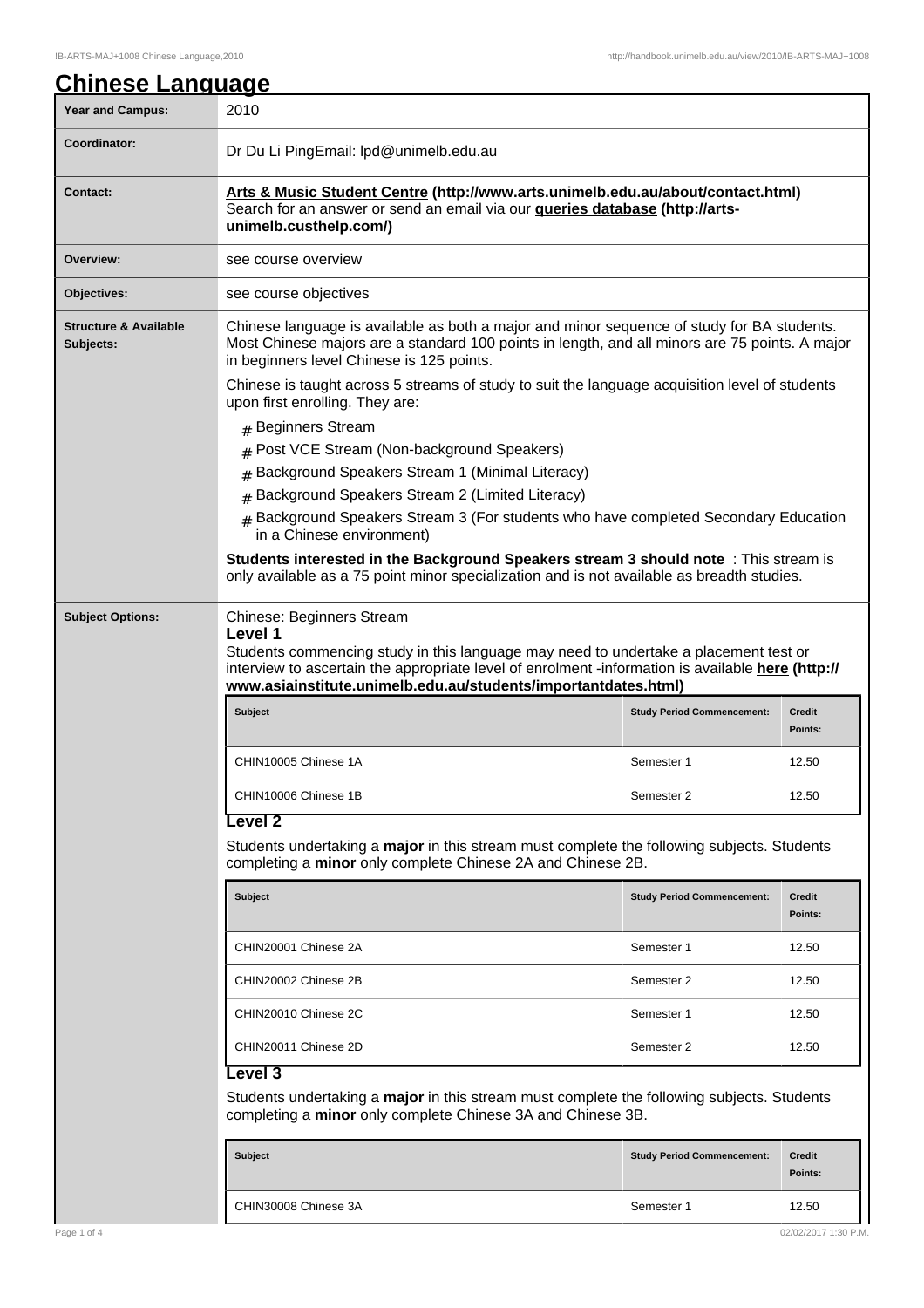| CHIN30009 Chinese 3B            | Semester 2 | 12.50 |
|---------------------------------|------------|-------|
| CHIN30003 Chinese News Analysis | Semester 2 | 12.50 |

## **Level 3 Electives**

Students undertaking a **major** in this stream must complete one subject from the following list.

| <b>Subject</b>                                               | <b>Study Period Commencement:</b> | <b>Credit</b><br>Points: |
|--------------------------------------------------------------|-----------------------------------|--------------------------|
| CHIN30004 Intensive Chinese Program: China                   | Summer Term                       | 12.50                    |
| CHIN30010 Modern Chinese Literature                          | Semester 1                        | 12.50                    |
| CHIN30011 Great Chinese Classics<br>$\overline{\phantom{a}}$ | Semester 1                        | 12.50                    |

## **Chinese: Post VCE Stream (Non-background Speakers)**

Students commencing study in this stream may need to undertake a placement test or interview to ascertain the appropriate level of enrolment -information is available **here (http:// www.asiainstitute.unimelb.edu.au/students/importantdates.html)**

#### **Level 1**

| <b>Subject</b>       | <b>Study Period Commencement:</b> | <b>Credit</b><br>Points: |
|----------------------|-----------------------------------|--------------------------|
| CHIN10007 Chinese 2E | Semester 1                        | 12.50                    |
| CHIN10008 Chinese 2F | Semester 2                        | 12.50                    |

### **Level 2**

Students undertaking a **major** in this stream must complete the following subjects. Students completing a **minor** only complete Chinese 3A and Chinese 3B.

| <b>Subject</b>                      | <b>Study Period Commencement:</b> | Credit<br>Points: |
|-------------------------------------|-----------------------------------|-------------------|
| CHIN20003 Chinese 3A                | Semester 1                        | 12.50             |
| CHIN20004 Chinese 3B                | Semester 2                        | 12.50             |
| CHIN20005 Modern Chinese Literature | Semester 1                        | 12.50             |

# **Level 3**

Students undertaking a **major** in this stream must complete the following subjects. Students completing a minor in this stream must complete either Great Chinese Classics or Chinese Economic Documents, and either Chinese News Analysis or Advanced Translation.

| <b>Subject</b>                                       | <b>Study Period Commencement:</b> | <b>Credit</b><br>Points: |
|------------------------------------------------------|-----------------------------------|--------------------------|
| CHIN30003 Chinese News Analysis                      | Semester 2                        | 12.50                    |
| CHIN30011 Great Chinese Classics<br>---<br>--<br>--- | Semester 1                        | 12.50                    |

#### **Level 3 Electives**

Students undertaking a **major** in this stream must complete one of the following subjects:

| <b>Subject</b>                                                | <b>Study Period Commencement:</b> | <b>Credit</b><br>Points: |
|---------------------------------------------------------------|-----------------------------------|--------------------------|
| CHIN30012 Chinese Economic Documents                          | Semester 1                        | 12.50                    |
| CHIN30004 Intensive Chinese Program: China                    | Summer Term                       | 12.50                    |
| CHIN30005 Advanced Chinese Translation<br>---<br><del>.</del> | Semester 2<br>----                | 12.50                    |

**Chinese: Background Speakers Stream 1 (Minimal Literacy)**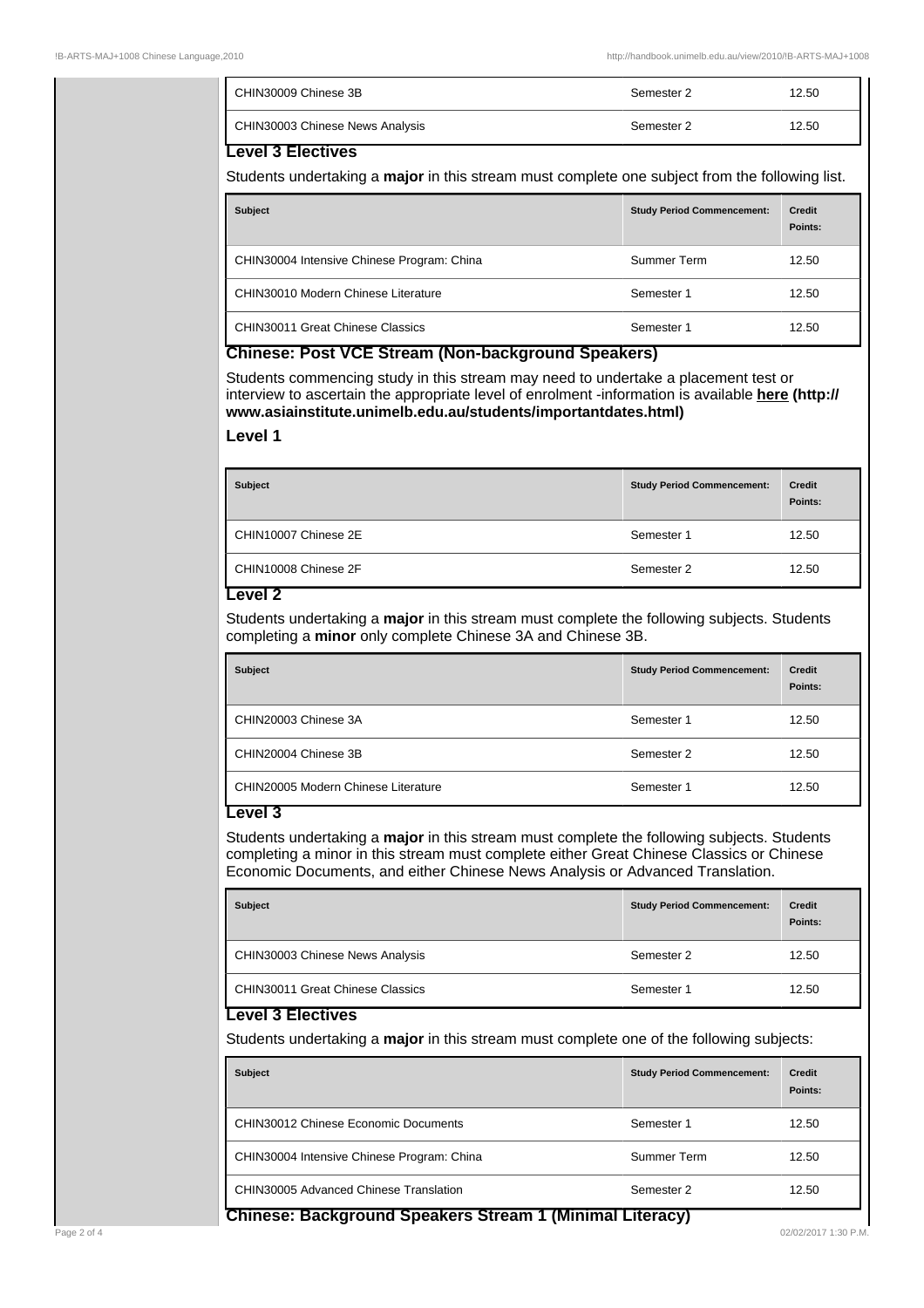Students commencing study in this language may need to undertake a placement test or interview to ascertain the appropriate level of enrolment -information is available **here (http:// www.asiainstitute.unimelb.edu.au/students/importantdates.html)**

| <b>Subject</b>       | <b>Study Period Commencement:</b> | <b>Credit</b><br>Points: |
|----------------------|-----------------------------------|--------------------------|
| CHIN10003 Chinese 4A | Semester 1                        | 12.50                    |
| CHIN10004 Chinese 4B | Semester 2                        | 12.50                    |
| evel 2               |                                   |                          |

| _~*~~                |                                   |                          |
|----------------------|-----------------------------------|--------------------------|
| <b>Subject</b>       | <b>Study Period Commencement:</b> | <b>Credit</b><br>Points: |
| CHIN20012 Chinese 5A | Semester 1                        | 12.50                    |
| CHIN20013 Chinese 5B | Semester 2                        | 12.50                    |

# **Level 2 Electives**

**Level 1**

Students undertaking a **major** in this stream must complete one of the following subjects:

| <b>Subject</b>                          | <b>Study Period Commencement:</b> | <b>Credit</b><br>Points: |
|-----------------------------------------|-----------------------------------|--------------------------|
| CHIN20005 Modern Chinese Literature     | Semester 1                        | 12.50                    |
| <b>CHIN20006 Great Chinese Classics</b> | Semester 1                        | 12.50                    |
| CHIN20016 Chinese Cinema                | Semester 2                        | 12.50                    |

#### **Level 3**

Students undertaking a **major** in this stream should complete 3 subjects from the following list. Students completing a **minor** should complete two of the subjects from the following list.

| <b>Subject</b>                                     | <b>Study Period Commencement:</b> | <b>Credit</b><br>Points: |
|----------------------------------------------------|-----------------------------------|--------------------------|
| CHIN30012 Chinese Economic Documents               | Semester 1                        | 12.50                    |
| CHIN30004 Intensive Chinese Program: China         | Summer Term                       | 12.50                    |
| CHIN30005 Advanced Chinese Translation             | Semester 2                        | 12.50                    |
| CHIN30006 Analysis of Contemporary Chinese Society | Semester 2                        | 12.50                    |
| CHIN30007 Advanced Seminar in Chinese              | Semester 1                        | 12.50                    |

#### **Chinese: Background Speakers Stream 2 ( Limited Literacy) - Level 1 Level 1**

Students commencing study in this language may need to undertake a placement test or interview to ascertain the appropriate level of enrolment -information is available **here (http:// www.asiainstitute.unimelb.edu.au/students/importantdates.html)**

| <b>Subject</b>       | <b>Study Period Commencement:</b> | <b>Credit</b><br>Points: |
|----------------------|-----------------------------------|--------------------------|
| CHIN10001 Chinese 5A | Semester 1                        | 12.50                    |
| CHIN10002 Chinese 5B | Semester 2                        | 12.50                    |
| Level :              |                                   |                          |

Students undertaking a **major** in this stream must complete the following subjects. Students completing a **minor** must complete Chinese Cinema, and one other subject from the list below.